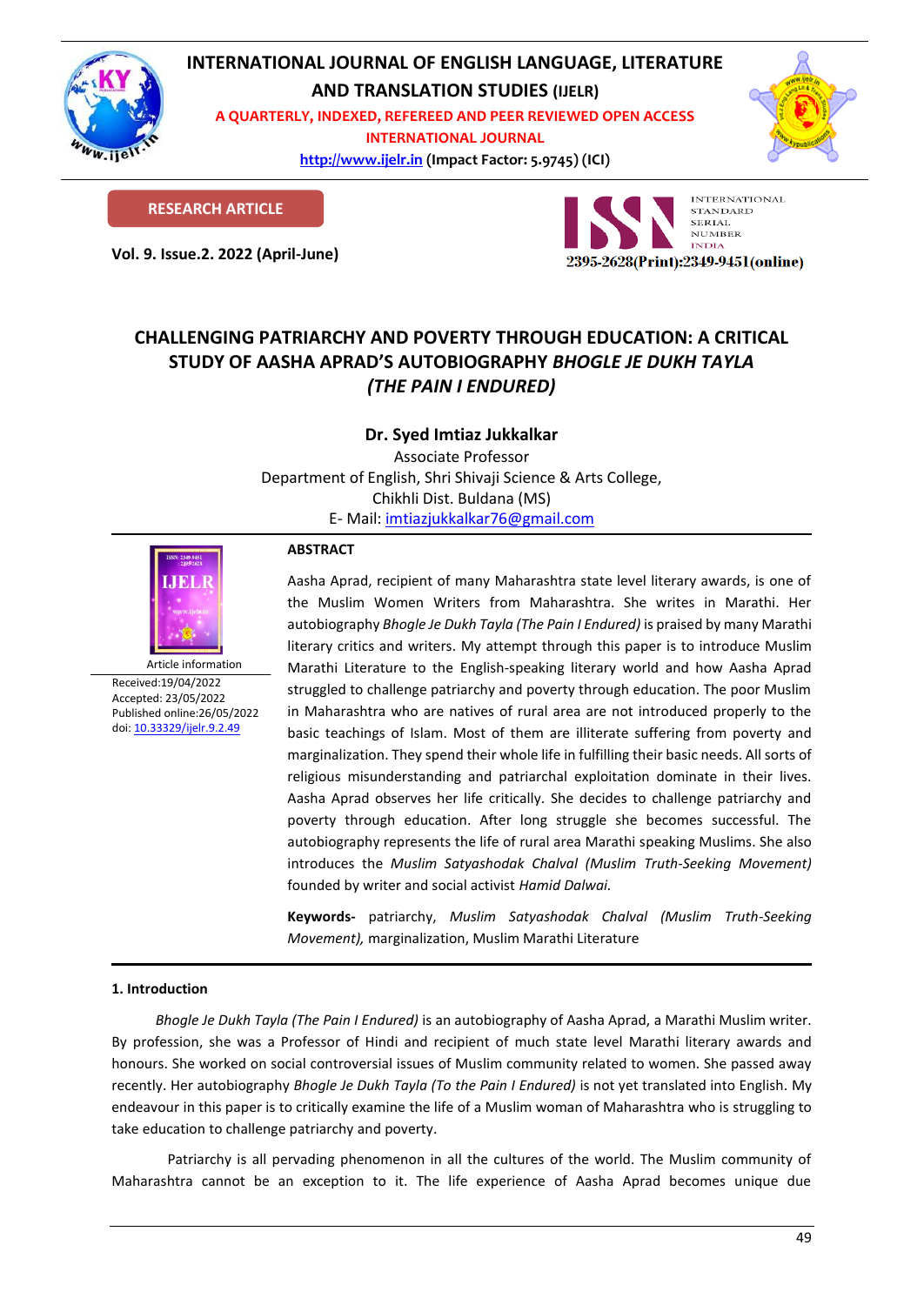marginalization of Muslims after partition and eruption of communal violence thereafter and the presence of an illiterate tyrant in the form of mother in her life. Contrary to the expectations of Virginia Woolf, Aasha Aprad doesn't have any room of her own to brood to give expressions to her afflictions. To have a room of her own, she spent three quarters of her life. At last she becomes successful to gain independence and freedom from the patriarchal society through education.

#### **Discussion**

#### **1. Thrown into Poverty**

In the beginning of the autobiography, the writer states that she took birth in a Muslim family. It denotes that the life experience of the Muslims is different as compared to the other communities in the society of Maharashtra. Her father, Ismail Amirso Desai had a patch of land granted by Britishers. He also possessed a comfortable house in the middle city of *Kolhapur*, a district in Maharashtra. Under the British rule he worked as Treasurer and Bilingual, as he was M. A. in English. He communicated through *Marathi* and sometimes would speak in Muslim dialect. He was handsome and plain hearted fellow. The intricacies of practical life were beyond his comprehension. As India got freedom from Britishers, her father lost his job and land. The house was mortgaged for the loan of his friend. In the meantime, her father's friend died, the house was sold. And the family settled in a rented house. The only source of income was the cycle shop, her father had but it was also looted in the communal violence erupted after the assassination of *Mahatma Gandhi.* The family was thrown into poverty. Her paternal grandfather was in charge of a *Dargah<sup>1</sup>*and he was also a *Talathi* (Village Accountant). He took part in a business with his brother by selling all the gold his wife had and after some days passed away due to heart attack. Consequently, the family became poor and they had to work on daily wages for living. In such utter poor conditions Aasha Aprad took birth on 14<sup>th</sup> April 1952.

#### **2. Kind father, Tyrant Mother**

It was her father who named her as Aasha. Her father led life very systematically even in poverty. He taught her healthy habits and to draw letters on slate. Her mother was very arrogant and constant complainer. She would say addressing indirectly to her husband, "What is the use of his past richness, big house, jewellery, we got nothing". (p. 05, Translated by me) When Aasha was eleven months old, she suffered from Diptheria. Her father took every care of her. Aasha was quite strong; she successfully struggled to overcome the disease. But her mother never cared for her. In her angry mood, she would say, "Had you died when you fell ill, it would have been good. Lizard faced, of widow's fortune. When I conceived you, my brother in law died, her father had lost job, after her, I delivered all girl babies." (p. 6 to 7 Translated by me). Aasha was admitted in school by her father. She liked the new school uniform, the books and slate and new friends. Recitation of tables, alphabets and rhymes was an enjoyable experience for her. In the evening her father would teach her spelling of English words. But every time they were interrupted by her mother. She would say, "Do you want your daughter to be barrister, who will do this work, your father or my father?" (p. 9, Translated by me). She was illiterate and carrier of patriarchy. Aasha's father would get payment in coins from the press where he worked. He would hand over the entire amount to his wife. She could count up to twenty and would pay the milkman, grocery shopkeeper, vegetable man and the house rent. Whenever she would find that she could not make both ends meet, she used to quarrel with her husband and would go to sleep empty stomach. She was so dominant in the house that nobody would dare to eat anything without her permission. The writer says, "We endured many such starving nights." (p. 10, Translated by me)

Aasha Aprad liked school life. She was good at languages and participated in essay writing, elocution competitions and own prizes. She secured either first, second or third position in class every year. Life was moving with struggle under her father's support. But in the 1966, on first November, her loving father passed away due to heart attack. Everything fell apart and life under the impact of her mother's cruelty became challenging.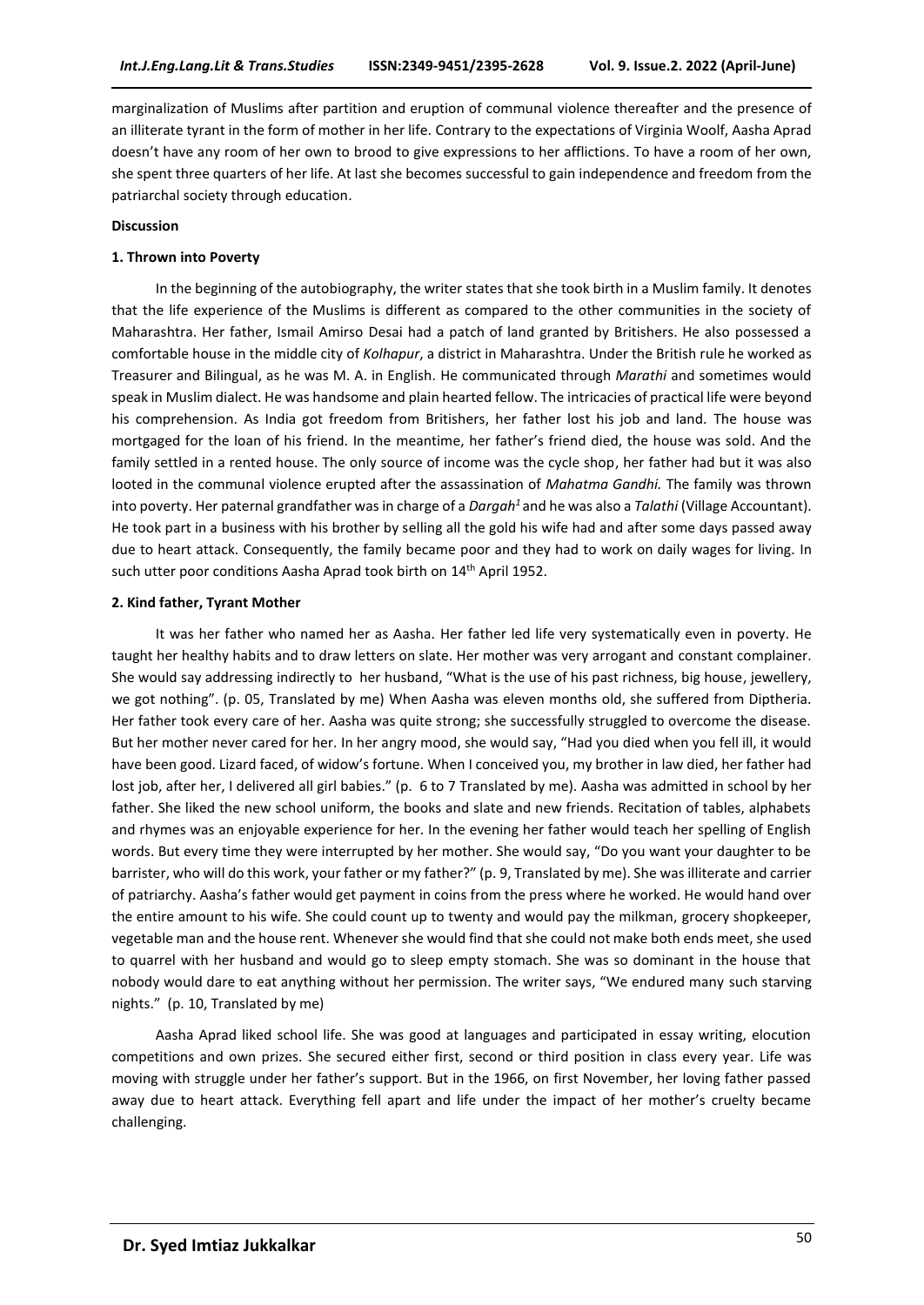#### **3. Child Marriage**

Some close acquaintances of her father visited the writer's house offering their help to continue Aasah's education. They promised her father when he was alive to help the family to continue Aasha's education. But her mother determinedly said to them, "Your Bapu (Aasha's father) died, left a group of daughters behind. What can I do? I don't have shelter, money. Who will take care of this house? You are ready to take care of Aasha but what about my other daughters. I have decided. I will arrange Aasha's marriage with my nephew. He is a driver. He will take care of all of us." (p. 38, translated by me) At that time Aasha passed  $8^{th}$  class. She was fourteen years old. Her school was stopped. In the meantime she had to work at home. She assisted her Aunty in washing clothes. They have to carry the bundle of wet clothes to the river bed. It was far away from home. The way passed through a grave yard. During to and fro Aasha observed the burning bodies. At first she was frightful but got used to the smell of burning dead bodies. She felt that the silence of the grave is far better than the torturous atmosphere of her house. She comments, "My heart was burnt like the dead bodies. My aspirations, hopes and wishes burnt to ash. Whatever my mother is going to do with my life hereafter is, I feel, *Pind Daan<sup>2</sup>"* . (p. 42, translated by me) The experience of life of marriage for an immature girl is like death in life.

#### **4. Life After Marriage**

Aasha Aprad got married on  $7<sup>th</sup>$  June 1967. (p.48) Right from the next day of her marriage, there was constant quarrel in the house. Her mother quarreled with Aasha's mother in law and later targeted Aasha. Aasha was thinking about the coming exploitation. Her husband was elder to her by twelve to thirteen years. He was ready to carry out the responsibilities of the house. As per the custom the bride doesn't participate in the household work for five weeks. But there wasn't any formality observed. After marriage, Aasha started to work the very next morning. Her mother enjoyed the hard earned money of her husband. She would buy new clothes for herself. But Aasha was given the old used and tattered saris by her mother. Aasha never complained. During Aasha's first pregnancy, she faced all kinds of tortures by her mother and sometimes her husband also would join his mother in law. The heavy household work, heath problems due to pregnancy and insulting treatment led her to compare herself to the goat, sacrificed at the altar of *Dargha*. She comments, "What kind of the game of life is! Everything was like the pieces on chess board. The player places the pieces as he wishes. Nothing is meant for herself. My interest in life got dry. In both the lives before and after marriage, I was exploited. I was leading life of a discarded dog. I hated myself." (p. 62, Translated by me) Aasha not only worked at home, her mother used to send her as help maid to the houses of the relatives where her other sisters got married. Once the family faced earthquake but fortunately all of them escaped. Her mother's occasional quarrel and her hunger strike resulted into ill health of Aasha. During her second pregnancy, she was sent to work at her sister in law's house. There she suffered from electric shock. For three days she could not even move. Once she was bit by scorpion. Life was troublesome and challenging for Aasha. She gave birth to second girl child. After some months her husband lost his job as truck driver. The family was thrown into poverty. She took two steps to support her family. She bought sewing machine and learnt stitching work. Next step she took is to open an account in microfinance by taking twenty rupees share. Microfinance is financial help to poor women initiated by Mohammad Yunus<sup>3</sup> proved useful to her. Among Indian illiterate Muslims it is a custom to visit Darga and sacrifice a goat. Unfortunately, while travelling to *Darga*, by a tractor, the family meets an accident. One of the close relative dies in the accident and Aasha's husband suffers from severe injuries. He was hospitalized and the treatment continues for a year. She suffered from insomnia. She gave serious thought to her life:

"There is no way to come out of this troubled life. I was tired of thinking. At the very moment there was a flash in my mind. If I were educated, I would have found ways to overcome the troubles. I could have earned some money. Instead of suffering, I would have got power to struggle in life. A seed of thought sprouted, if I pursue my education. I can become a teacher after completing D. Ed. or B. Ed. Now I have decided… I will appear for the SSC examination." (p. 113, Translated by me)

She requested her husband to permit her to continue education. She got his permission but her mother and mother in law opposed it. But this was the first time Aasha took no heed to the two illiterate women. The journey to challenge poverty and patriarchy started.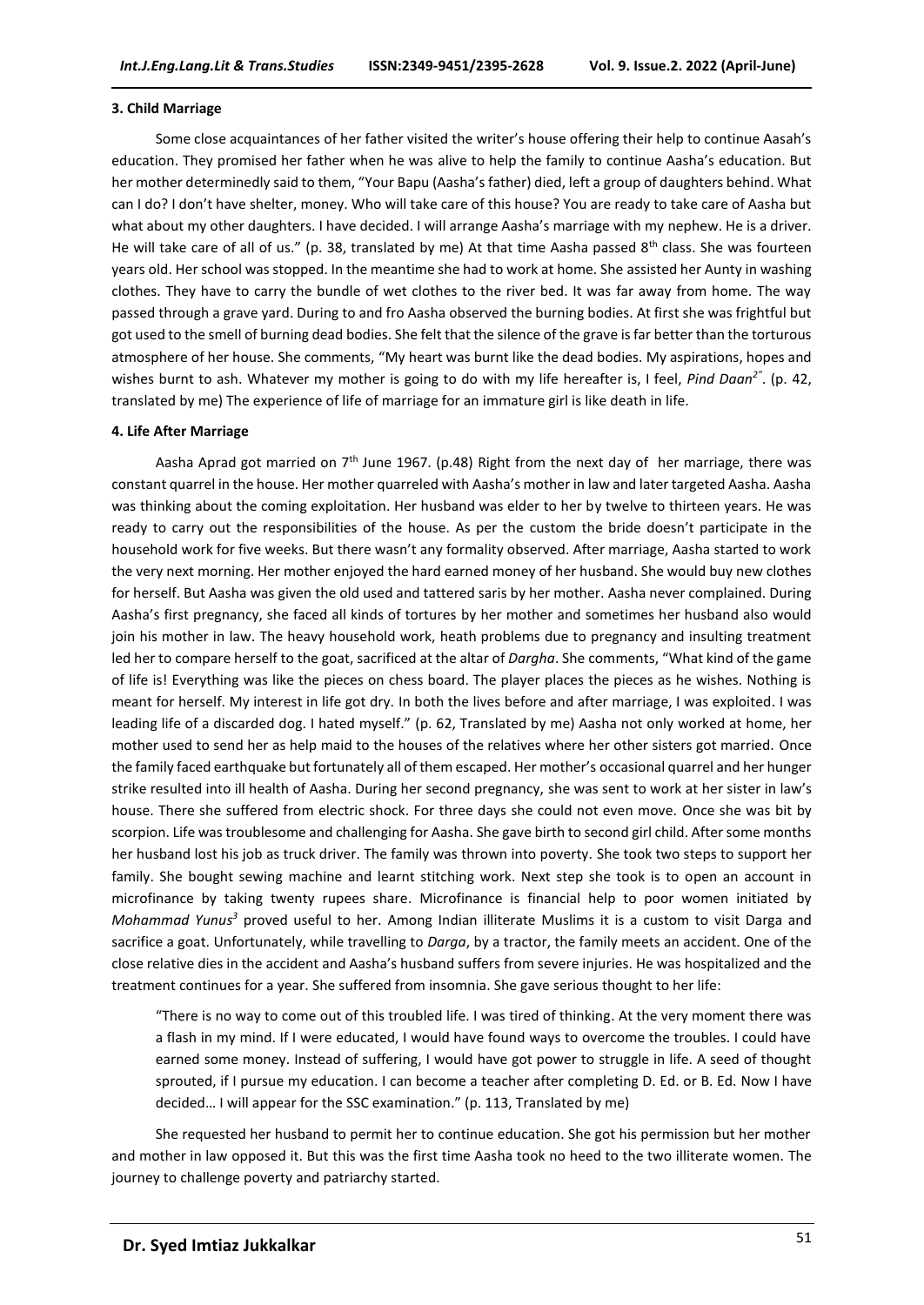#### **5. Challenging Patriarchy and Poverty**

By taking the decision to take education, she challenged the two illiterate women who are the agents of patriarchy. Mohammad Yunus helped her indirectly. With the money she collected in the microfinance account, she paid the exam fees, bought books, notebooks and pen. The whole day she worked hard, took care of her husband who was advised to take rest after the accident and her three daughters. In the night time she would study long. Education filled her heart with hope. While working she mediated the lessons. The study was the only thought in her mind day and night. The torture by her mother and mother in law continued. One day she lost her mental balance, and she swallowed seven to eight sleeping pills. She felt great weakness consequently lost her consciousness. Next morning she woke up. Doctor was called up on time. Somehow her life was saved. The thought to commit suicide continued. She thought, "What will happen to my daughters if I die?" (p. 127, Translated by me). The duality in thoughts persisted for long echoing the universal question of *Hamlet,* "To be or not to be that is the question." (Hamlet, p. 59) After careful consideration she determines to fight back. Education becomes solace for her. She neglected the pinching words of her mother and lost herself into studies.

Just before two weeks of her SSC examination, she delivered her fourth daughter. No one accompanied her to the hospital. She alone returned home with the baby. The strength, she collected to face the inhuman treatment is from education. Just after two weeks, she faced the SSC Board exam. She writes about her first day of SSC examination:

"I was very emotional at that time. My chest was full of mixed emotions of happiness and sorrow. This was not just examination of SSC but it was examination of my fate, examination of the injustice done to me and my resistance to it. It was first step I took towards achieving my aim in life. It was exam of my intellect. I want to enlighten my life with education. O! God give me strength." (p. 138, translated by me)

After two months result was declared. Aasha passed in all the subjects except English. After careful study, she again appeared for the exam. This time she became successful. She continued her education. In the year 1978-79, she was in the final year of Bachelor in Arts. In the April 1980 she passed B. A. (p. 167) . Despite financial burden and difficulties in life, in April 1982, Aasha passed M. A. with fifty-five percent of Marks. After one year she got admission to Bachelor in Education. After successful completion of B. Ed., she got appointment as Junior College Teacher after long struggle. In due course of time all her daughters took good education and settled in life. Aasha Aprad bought a good house and a lead peaceful life.

#### **6. Social Commitment**

As the writer informs us, in 1986, Women Vigilance Committee was formed by the philanthropists. (p. 206) She joined the committee as Assistant Secretary. Many women used to approach with their affliction for counseling. Some are victims of husband's torture; some are tortured by either mother in law or sister in law, divorcee, victims of rape etc. This as the writer observes is exploitation of human being by a human being. Traditions and religious dogmas are created by humans and by using these traditions and dogmas women are exploited. Aasha Aprad tried to find out the root cause of the exploitation of women. She read many books and joined *Muslim Satyashodak Chalval<sup>4</sup>* founded by Hamid Dalwai. In this social movement women's problems are given prominence. As a Muslim she needs to know the basics of Islam. She read Hindi translation of the Quran and found disparity between the teachings of the Quran and the practice in society. She observes that Dr. Baba Saheb Ambedkar showed the right path to Dalits. Unfortunately, Muslims were deprived of such an intellectual leader. She later joined *Mahila Dakshata Pathak (Women's Vigilance Group)*. The scope of the work in this group was wide. She solved many problems of Muslim women. (p. 210-212)

#### **7. Conclusion**

The autobiography presents the life experiences of Muslim illiterate women of Maharashtra. The patriarchal social conditions made them to suffer. Lack of education and marginalization of Muslim community after partition resulted in suffering. Muslim women are the worst sufferers. Aasha Aprad finds out solution for her every problem through education. Hard work, constant thinking over the lot of women and education made her powerful to challenge poverty and patriarchy. Her autobiography is a torch to find way towards